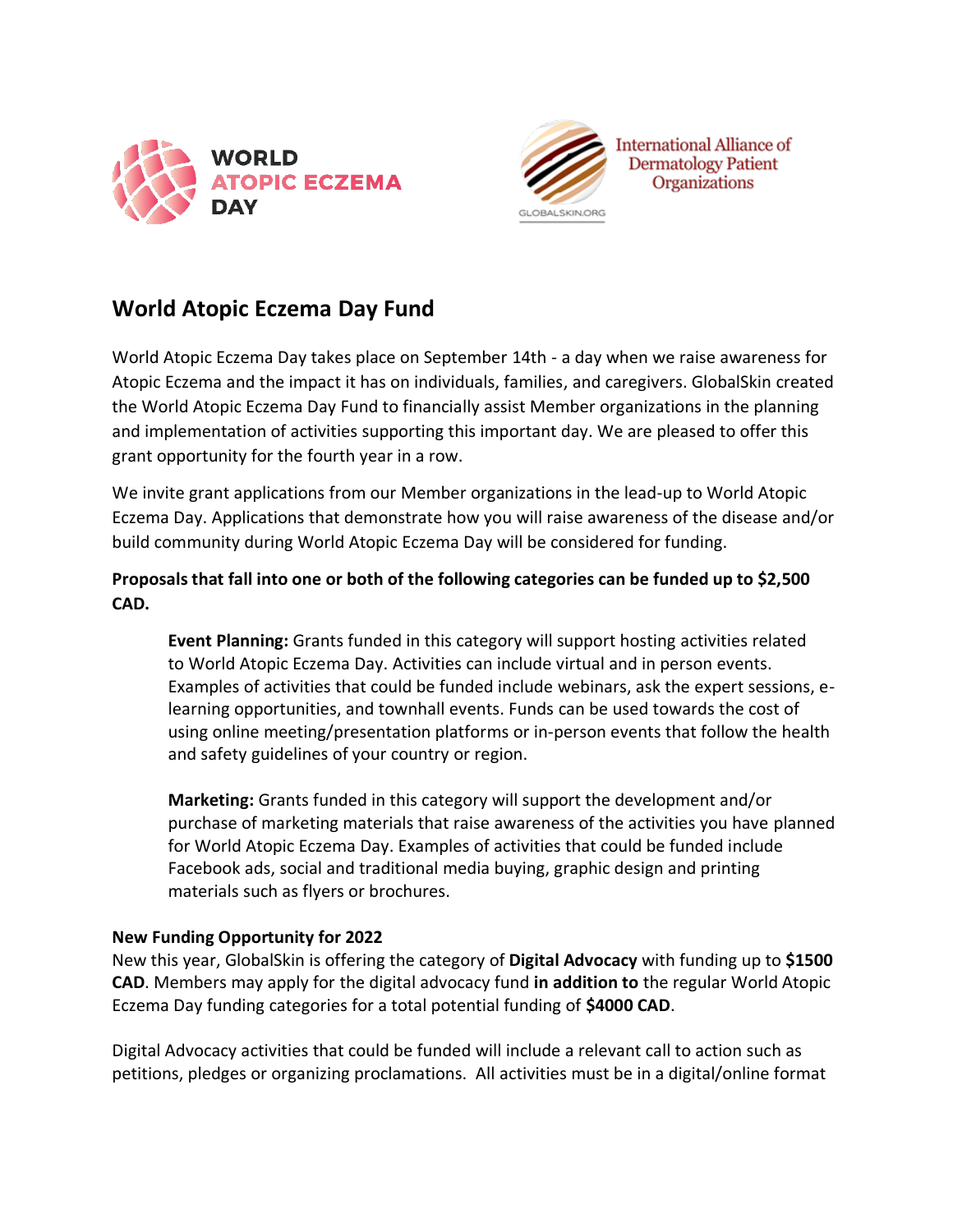and be directed at key decision makers. To qualify for funding, Members need to satisfy the following requirements:

- Digital advocacy has a clear target audience with decision making authority (ie. Policy makers, insurers, health ministers, etc)
- Digital advocacy includes a clear call to action

GlobalSkin has developed a new Digital Advocacy Campaign Toolkit to guide Members in the development of a digital advocacy campaign. Please visit GlobalSkin's World Atopic Eczema Day page to access the Toolkit.

## **Please note the following terms and conditions:**

- 1. GlobalSkin Members may apply for funding for one or both categories: Event Planning, Marketing; Members may additionally apply for funding in the Digital Advocacy category
- 2. Applications must be submitted **by 11:59 pm ET on Tuesday, May 24, 2022**
- 3. GlobalSkin will review and approve or decline all applications. All funding decisions are final
- 4. All applicants will receive GlobalSkin's funding decision by **Friday, June 3, 2022**

## **Application Criteria:**

- Applicant is a GlobalSkin Member that supports patients living with atopic eczema
- Project aligns with World Atopic Eczema Fund categories
- Project raises awareness and builds community locally
- Project does not violate any of the exclusions outlined below

## **Exclusions:**

- Funds may not be used to pay for meals for healthcare providers or policymakers
- Funds may not be used to purchase alcohol
- Funds may not be used for items for which a receipt cannot be issued
- Funds may not be used to provide honoraria or any other type of payment to healthcare providers or policymakers

## **Reporting:**

If your proposal is funded, we will need to see evidence of how you used your funds before distributing reimbursement. Within two weeks of your event, we will ask you to provide us:

- 1. An invoice (template provided by GlobalSkin) for event, marketing, digital advocacy expenses totaling the pre-approved grant amount.
- 2. A completed World Atopic Eczema Day report form (provided by GlobalSkin). This report will include, but is not limited to:
	- A 250-word narrative summary of how the funds were spent
	- Images of how the funds were used (e.g., file copies, screenshots of events, advertising materials, etc.)